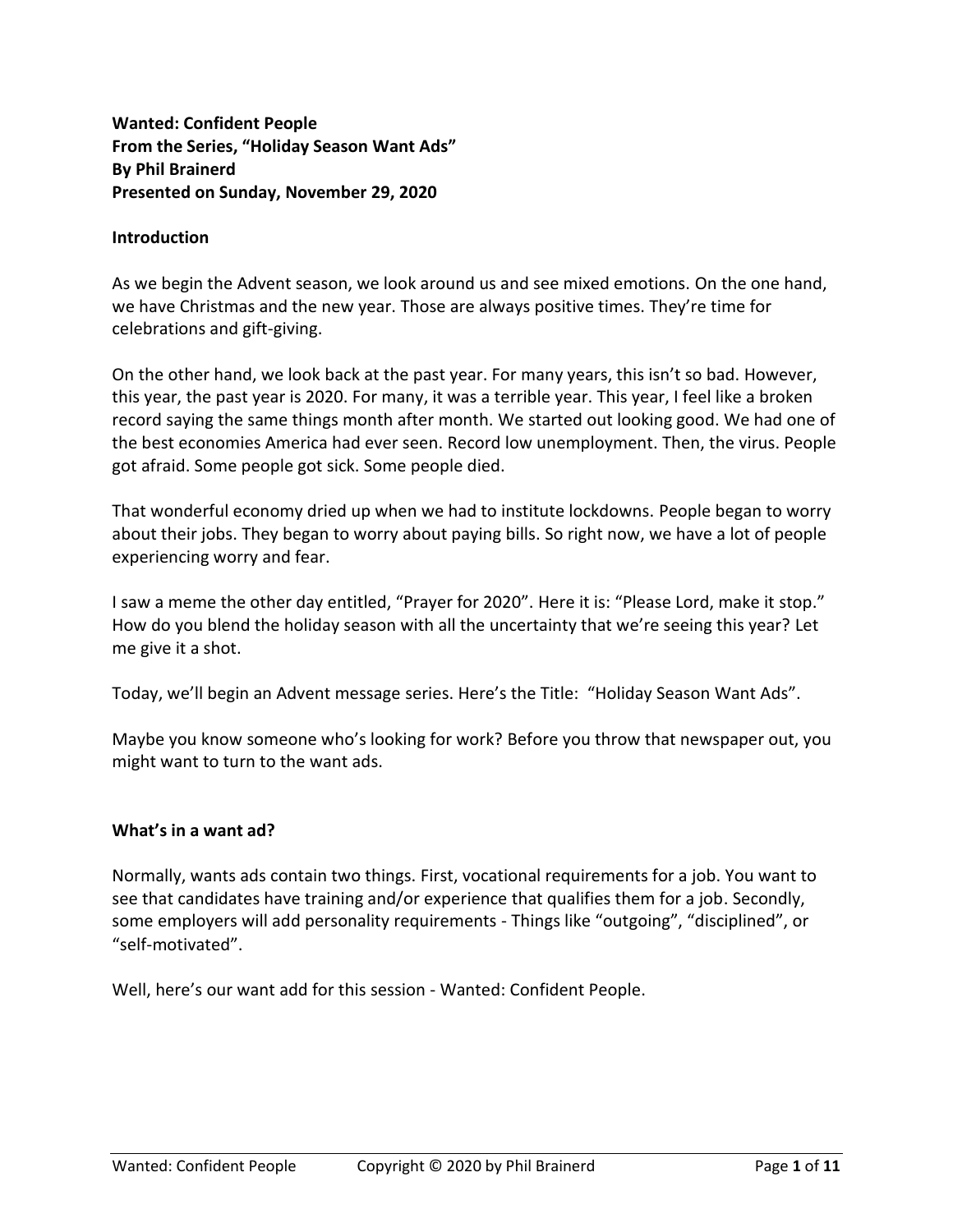## **Confidence: Why we want it.**

Why would an employer ask for Confidence? Confidence is a valuable character attribute. Here's what the magazine "Psychology Today" says about it:

"Confidence is a belief in oneself, the conviction that one has the ability to meet life's challenges and to succeed—and the willingness to act accordingly. Being confident requires a realistic sense of one's capabilities and feeling secure in that knowledge. Projecting confidence helps people gain credibility, make a strong first impression, deal with pressure, and tackle personal and professional challenges. It's also an attractive trait, as confidence helps put others at ease." (Psychology Today Website: "Confidence" Accessed 11/28/2020)

So, confidence is valuable.

## **Confidence: Definition**

What is confidence? We'll start with our classic approach: We need a definition. "Psychology Today" started us off: "Confidence is a *belief in oneself*"

Let's go further. Let's type the word "Confidence" into a Google search. We get the following:

Confidence: the feeling of self-assurance arising from one's appreciation of one's own abilities or qualities. Example: "she's brimming with confidence"

So, when we look for a definition of "Confidence", we get related words. We get words like "Assurance". Most importantly, we get a source: people. Sometimes, we have this assurance from other people. Sometimes, we get it from ourselves.

# **Confidence: How do you get it?**

How do we become confident? How do we acquire this quality? Let's run over to the bookstore and see what they say. If I go to the Amazon web site and simply type the word "confidence" into the search, I get lots of results. Here's one of the top finds: "The Confidence Creator" by Heather Monahan. Here's the book summary: "Confidence is the one thing that will change everything for you. In Confidence Creator you will learn how to create confidence in any moment."

There you go. You want confidence? It's easy! You can just create confidence at any moment. All you have to do is pay some money and buy a book.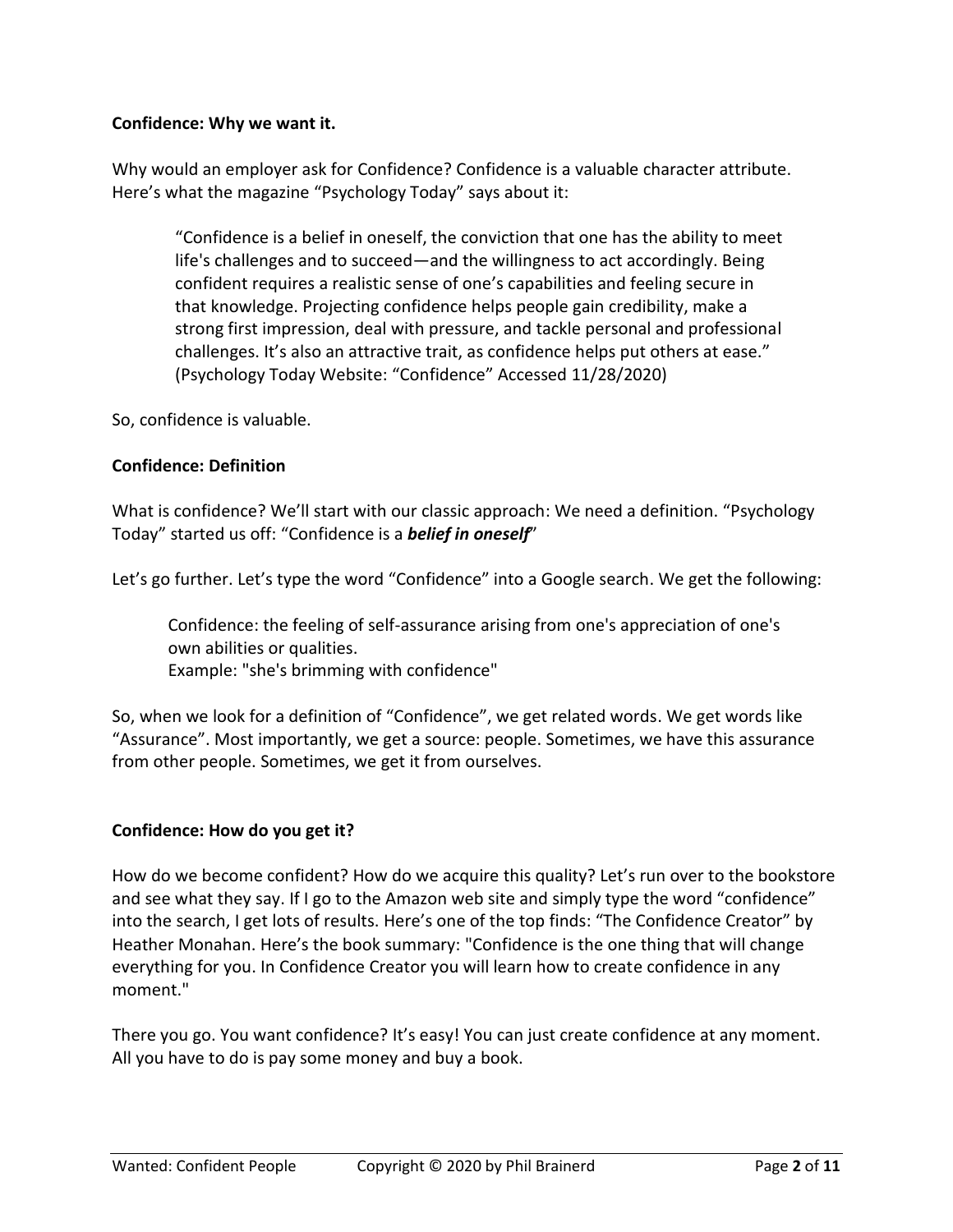Since we're into buying books, here's another one: "The Confidence Gap: A Guide to Overcoming Fear and Self-Doubt" by Russ Harris and Steven Hayes PhD

Well, we have some men, one with a PhD here. Having a PhD means they have to be right. Notice the sub-title here: "Overcoming fear and self-doubt". A moment ago, we tried to find out what "confidence" means, and we got some similar words: words like "Assurance". Now, we get some opposites: fear and doubt.

# **Confidence: Does the world's definition and approach work?**

Right about now, I think people are experiencing a problem. The world is a mess. A lot of things are broken. As we said, a lot of people are worried. A lot of people are afraid. There's something about all these books and articles that doesn't seem to add up. Let's add something here: A lot of people feel let down.

We have all kinds of experts in our world. We have medical experts. They're all supposed to know exactly what to do when people get sick. We have economists. They're supposed to know what to do to protect us when the economy gets bad. We have government leaders. They tell us at that they will be able to handle all problems - At least, that's what they tell us at election time.

Whatever these people know, they were not able to protect the 250,000 people who died from the effects of the Coronavirus as of this date. All of these leaders will say, "Well, we usually know what to do. - This virus was so bad it threw us off." Fair enough, but all these people were happy to accept our confidence prior to the attack.

Here's the problem: The way the world defines confidence, its source is people. Confidence, we're told, can be generated inside of us. But sometimes, the world throws things at us that are so big, no human can stand against it. Not the strongest or brightest of humans. Not the best collection of strong and bright humans. In fact, history is full of times when humans were no match for the attacks that came against them. *That's why we need something bigger than humans.*

It's the Christmas season. Christmas is where we learn about something bigger.

# **The Biblical Concept of Confidence, Assurance, and Hope**

The Bible has a concept of confidence and assurance. However, it's very different than our normal human experience. Whereas confidence is normally something focused on humans, the Bible focusses this concept on God.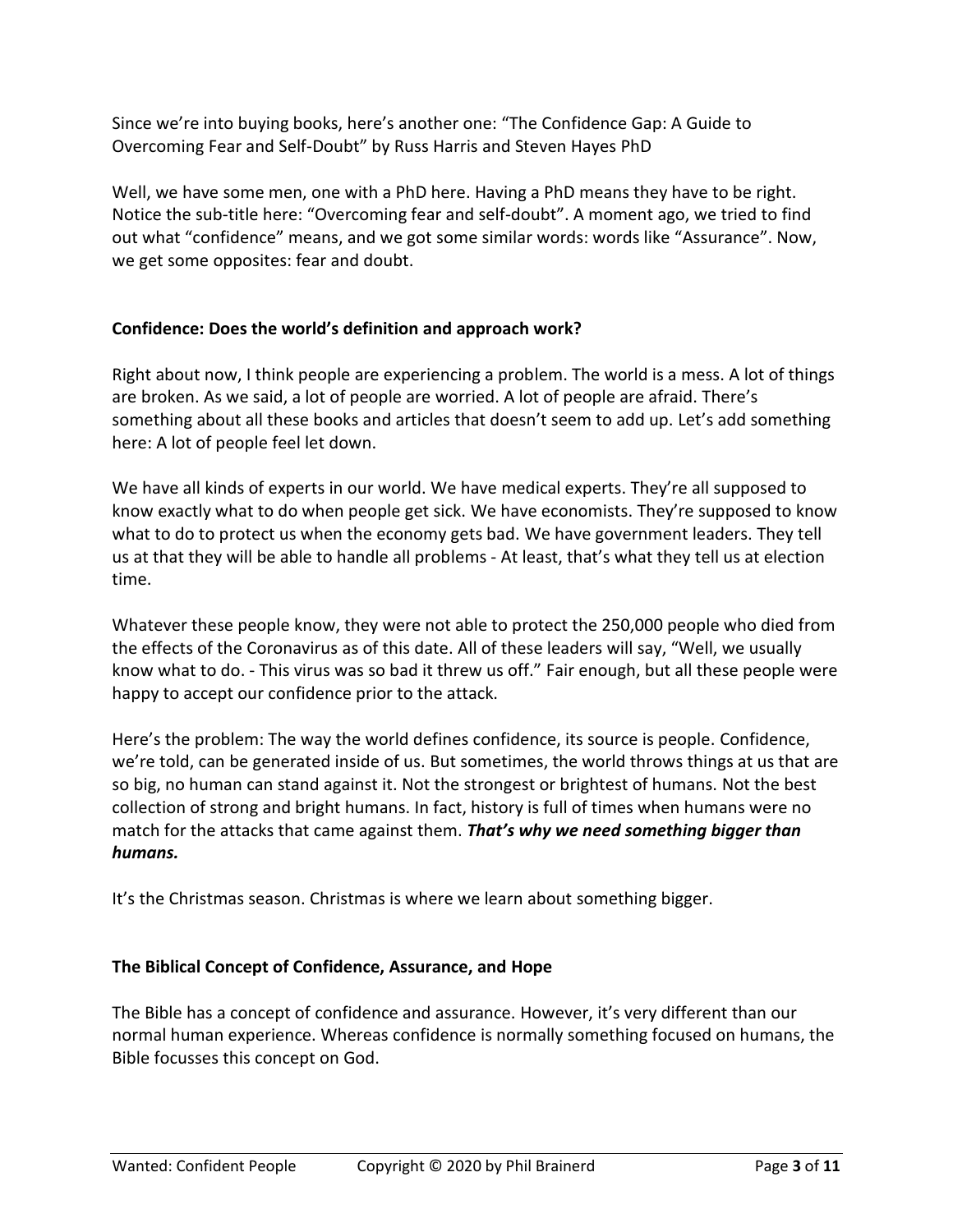To the words confidence and assurance, the Bible adds the word, "Hope". I spoke at length about the biblical concept of hope in a message last year during the Advent season. The message was entitled, "God Gives Us Hope". If you go to our web site message page [\(TrinityTeaneck.org\)](https://trinityteaneck.org/MessagesOnline.html) and type the word "hope" into the search box, you'll see it. For now, let's just say that the Bible uses the word "Hope" in the way that we would use the word "Confidence" and "Assurance".

Hope is a prominent theme during the Christmas season. We see it when we sing the wellknown Christmas Carol:

> Oh little town of Bethlehem, how still we see thee lie Above thy deep and dreamless sleep the silent stars go by Yet in thy dark streets shineth, the everlasting light The hopes and fears of all the years are met in thee tonight. (O little town of Bethlehem, Lyrics by Phillips Brooks (1868))

At Christmas time, we learn something important: our confidence must be in God. At Christmas time we are reminded that God visited the face of the earth almost 2000 years ago.

# **The Biblical Reasons for Confidence: Power, Wisdom, Sovereignty.**

Why should we put our confidence in God? Let's look at something said by the prophet Jeremiah:

Ah, Sovereign Lord, you have made the heavens and the earth by your great power and outstretched arm. Nothing is too hard for you. (Jeremiah 32:17)

This verse tells us two important things. First, God is powerful. He created the heavens and the earth.

The second thing we learn is that God is sovereign. Sovereign is a word that was invented to describe great kings. When a king has total control over a kingdom, he is said to be sovereign. God has total control over our world. More than that, he has total control over the whole universe.

We can place our confidence, our hope, in God, because he is powerful. We can place our confidence, our hope, in God, because he is the sovereign king over his whole creation.

Let's look at another passage.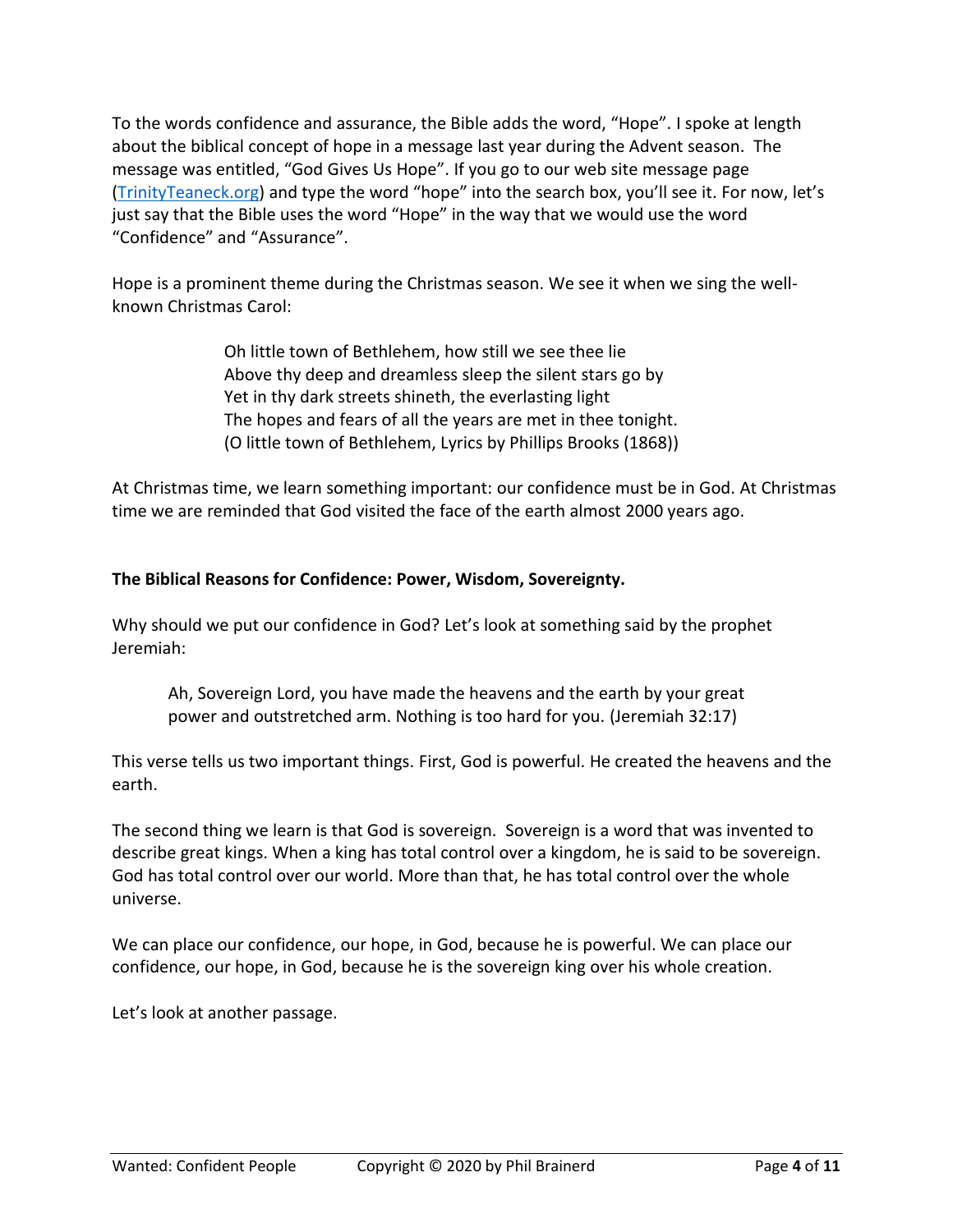Before the mountains were born or you brought forth the whole world, from everlasting to everlasting you are God. (Psalm 90:2)

Look at this: "Before the mountains were born". Can I see the hands of all the people who were around before the mountains were born? I don't see many. We are limited, but God is eternal.

Being the Creator, God existed before his creation. "From Everlasting to everlasting, you are God." Look back into eternity past, God is there. Look forward into eternity future, God is there.

We can put our confidence in God because he is eternal. This compliments what we've learned about him so far. God is powerful. He was powerful in eternity past. He's powerful now. He will be powerful for all eternity. He will never run out of power. God is sovereign. He was sovereign in eternity past. He is sovereign now. He will be sovereign for all eternity. He will never stop being in total control of his universe.

We can put our confidence, our hope, in God because he is power, he is sovereign, and because he is eternal.

Now, I can tell you the Bible says this. I can say I believe it. Is there anything more? There are different traditions in the Advent celebration. We start with the first candle of Hope, or confidence in God. Some traditions start with a related topic: Prophecy.

# **The Proof of God's Power, Sovereignty, and Eternality: Prophecy**

Among the traditions of Advent is the reading of prophecy. Prophecy occurs when God talks to humans through the prophets. One mark of a true prophet involves predicting the future. It's not so much an ability. It's more that God speaks to certain people and tells them what he's going to do. He's powerful, sovereign, and eternal, so what he says comes to pass.

One of my favorite Advent prophecies that I like to read every year at this time is found in the book of Micah, chapter 5.

> "But you, Bethlehem Ephrathah, though you are small among the clans of Judah, out of you will come for me one who will be ruler over Israel, whose origins are from of old, from ancient times."

> > (Micah 5:2)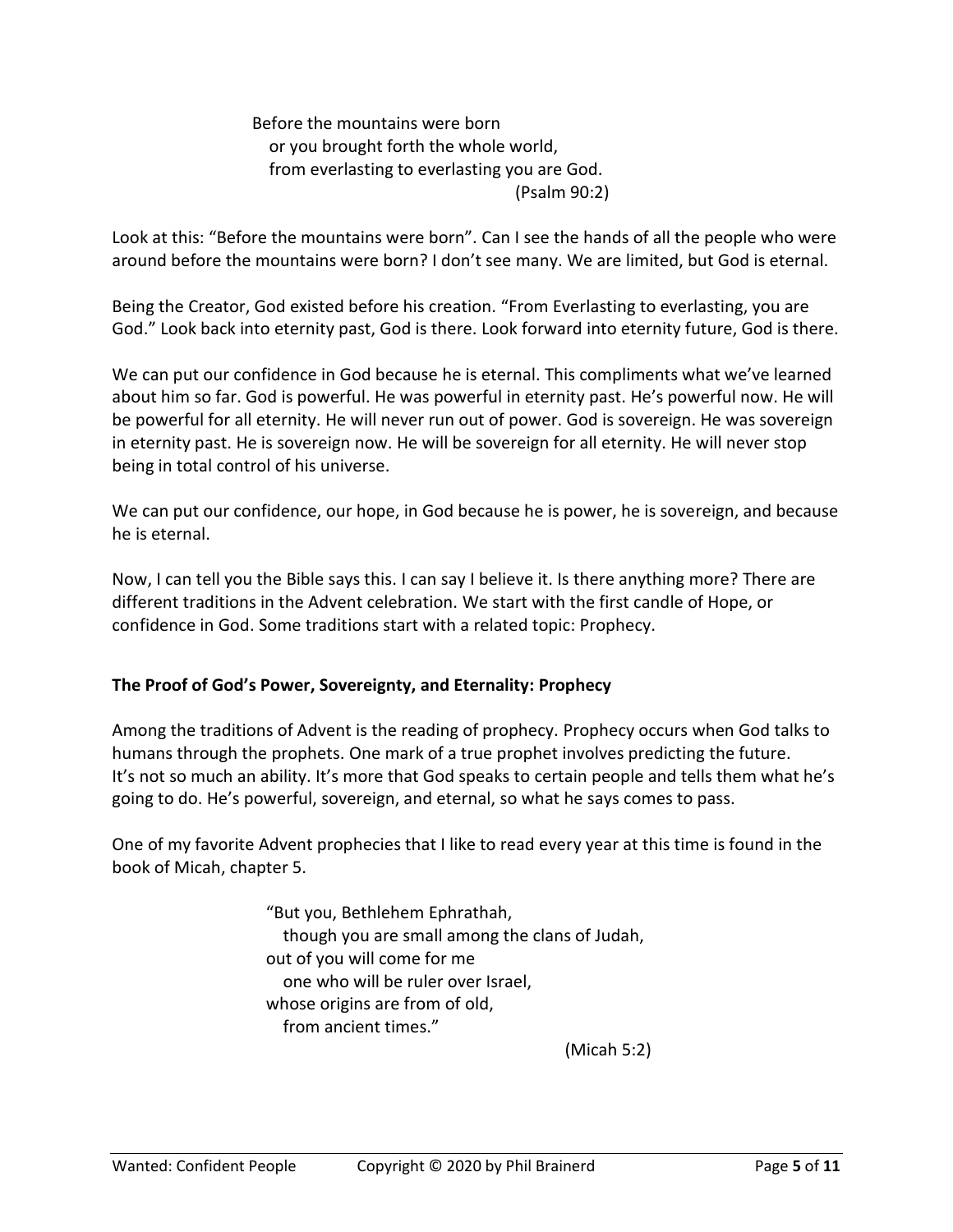The prophet Micah lived around 700 B.C. God spoke through him. He said that one day, something would happen in a little place known as Bethlehem. It wasn't a big place. In fact, Bethlehem was so small at that time, no one thought it mattered. Nevertheless, something important would happen there - Someone was going to come from there. That someone was no ordinary man. We're told, he would be ruler over Israel. That's strange for town so small that no one cared about it. And this was not just any ruler. Micah said his "origins were from of old, from ancient times." That's not a normal person.

700 years later, Jesus Christ was born in Bethlehem. His life was filled with miracles. Here's just one:

23 Then he got into the boat and his disciples followed him. 24 Suddenly a furious storm came up on the lake, so that the waves swept over the boat. But Jesus was sleeping. 25 The disciples went and woke him, saying, "Lord, save us! We're going to drown!" 26 He replied, "You of little faith, why are you so afraid?" Then he got up and rebuked the winds and the waves, and it was completely calm. 27 The men were amazed and asked, "What kind of man is this? Even the winds and the waves obey him!" (Matthew 8:23-27)

Imagine that. Jesus looked like any other person, but he could do amazing things. He could tell a storm to quiet down. He did many more amazing things. What kind of a person could do things like this in the number that Jesus did them? No mere mortal could.

The prophet Isaiah spoke about Jesus centuries before:

For to us a child is born, to us a son is given, and the government will be on his shoulders. And he will be called Wonderful Counselor, Mighty God, Everlasting Father, Prince of Peace.

(Isaiah 9:6)

Jesus was born a child. Yet look at the names given him: "Might God", "Eternal Father" – Some say that should be translated as "Father of Eternity". Jesus was God visiting the face of earth. He was fully God, yet fully man. Micah predicted the birth of Jesus 700 years before it happened. God's power is shown through this and many other prophecies.

We can put our confidence, our hope, in God because of Bible prophecy.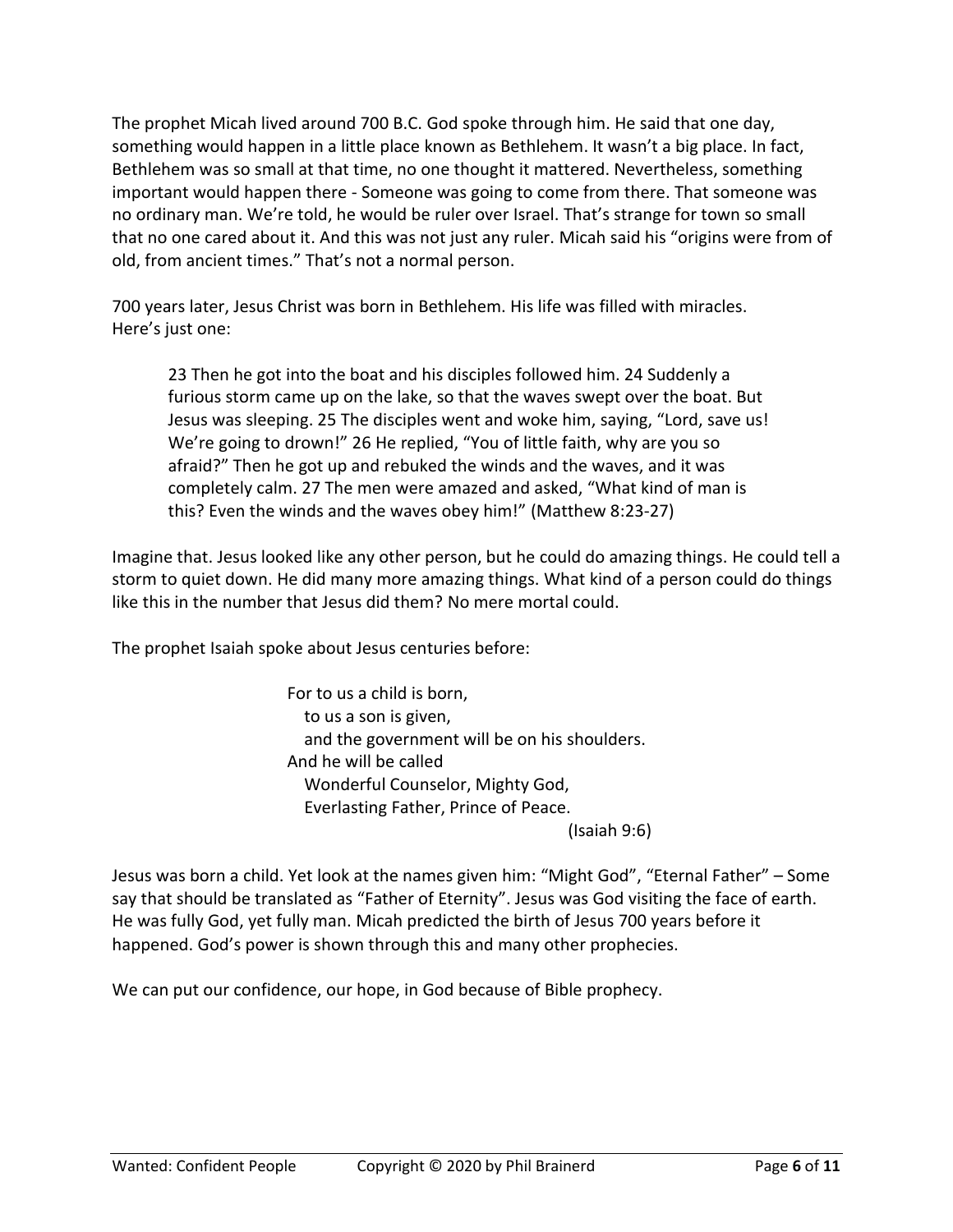#### **Summary So Far**

So far, we've said that confidence is a valuable thing. However, the world sees that as coming from people. That is surely going to leave us disappointed, because people are limited. Sometimes the world throws things at even the best-equipped of humans that are too large to handle.

When we open the pages of the Bible, we see that confidence and hope are wonderful things. However, we need to place our confidence and our hope in God. Maybe we should re-title our want ad? "Wanted: People who are confident *in God*."

So once again, how do you do it? If your source if people, then good luck. You can wander every book story and every web site known to man and come up short. Fortunately, if you're looking to God, we have the words of Scripture to guide us.

Let's talk about the steps to placing our confidence and our hope in God.

## **Steps to placing confidence and hope in God.**

#### **I. Admit your need.**

The first thing you need to do is admit that you haven't been placing your hope and confidence in God. You've been placing your hope and confidence in other places.

Some people need to start right at the beginning:

We all, like sheep, have gone astray, each of us has turned to our own way; and the Lord has laid on him the iniquity of us all.

(Isaiah 53:6)

The Bible states that everyone on the earth has a problem. We have all turned away from God. That's called sin. The Bible also states that Jesus loves you so much that he was willing to have all your sins placed on him. One day, Jesus died on a cross to take away the sins of the world - Your sins and my sins.

We all need to ask God to forgive us. If you've never done this: If you've never asked God to forgive your sins through Jesus Christ, this is the time. You can visit us at Trinity Church (info on our site: [TrinityTeaneck.org\)](https://trinityteaneck.org/MessagesOnline.html) or you can visit Billy Graham's excellent site[, PeaceWithGod.net.](https://peacewithgod.net/)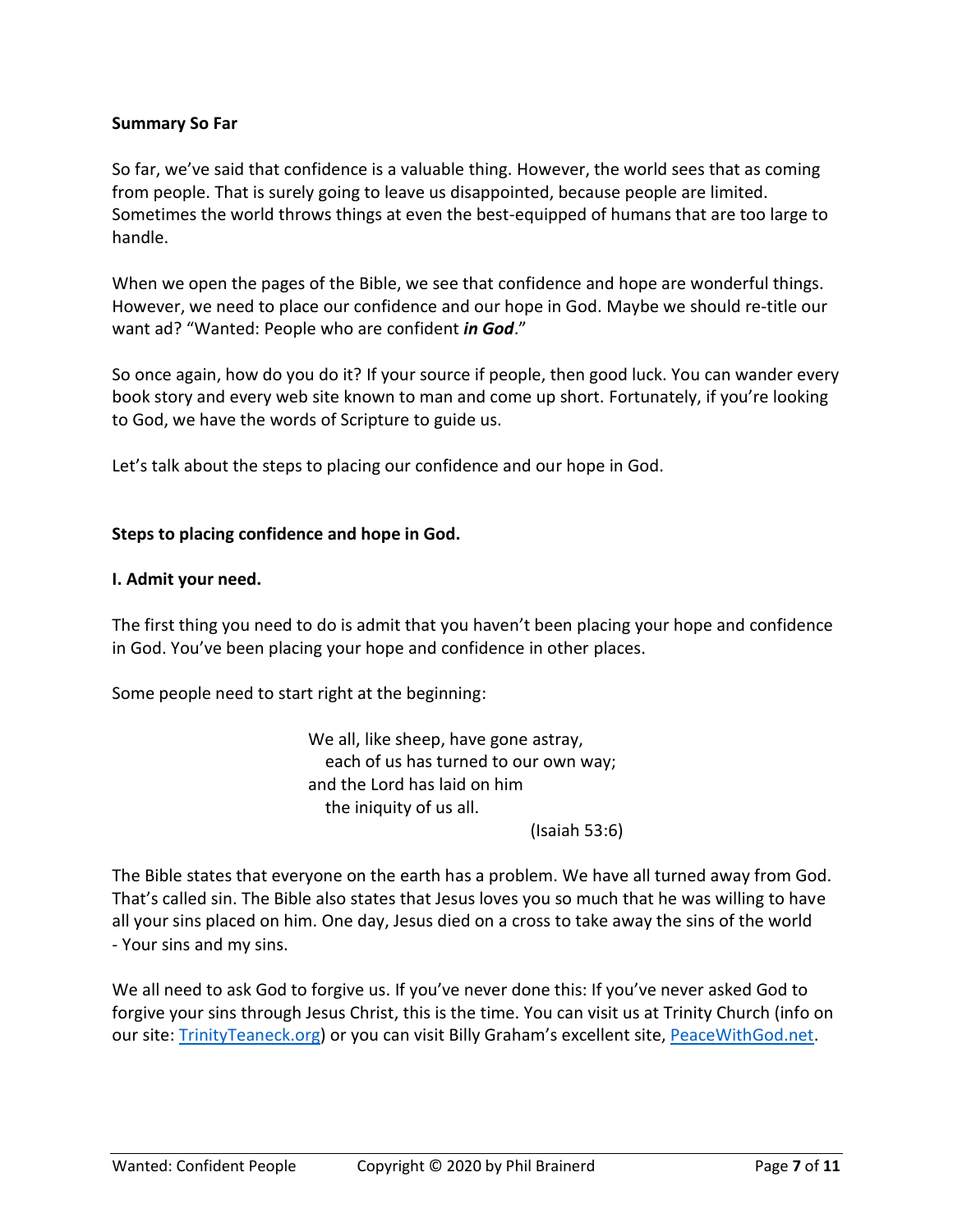Others have asked God to forgive their sins, but the world keeps calling to us. We keep turning away. To those people, the Apostle John wrote this:

If we confess our sins, he is faithful and just and will forgive us our sins and purify us from all unrighteousness. (I John 1:9)

Every time you find yourself turning away, confess your sins and ask God too help you return.

So, the first step is to admit our need.

# **II. Ask God to show you how.**

The second thing we need to do is ask God for help. This has two parts.

# *A. Ask for wisdom.*

You can ask God for wisdom:

If any of you lacks wisdom, you should ask God, who gives generously to all without finding fault, and it will be given to you. (James 1:5)

Do you need to learn how to do something? Ask God to teach you. Ask God to give you wisdom on how to accomplish what you're trying to do. James says God happily gives wisdom to any who ask for it.

# *B. Ask God to open your eyes.*

The second thing you need to do is ask to God to open your eyes. Here's how the Apostle Paul prayed for his friends:

I pray that the eyes of your heart may be enlightened in order that you may know the hope to which he has called you, the riches of his glorious inheritance in his holy people, and his incomparably great power for us who believe. (Ephesians 1:18-19)

Do you have trouble placing your confidence, your hope, in God? *Ask him to show you how much he's worth it.* That's what Paul did for his friends.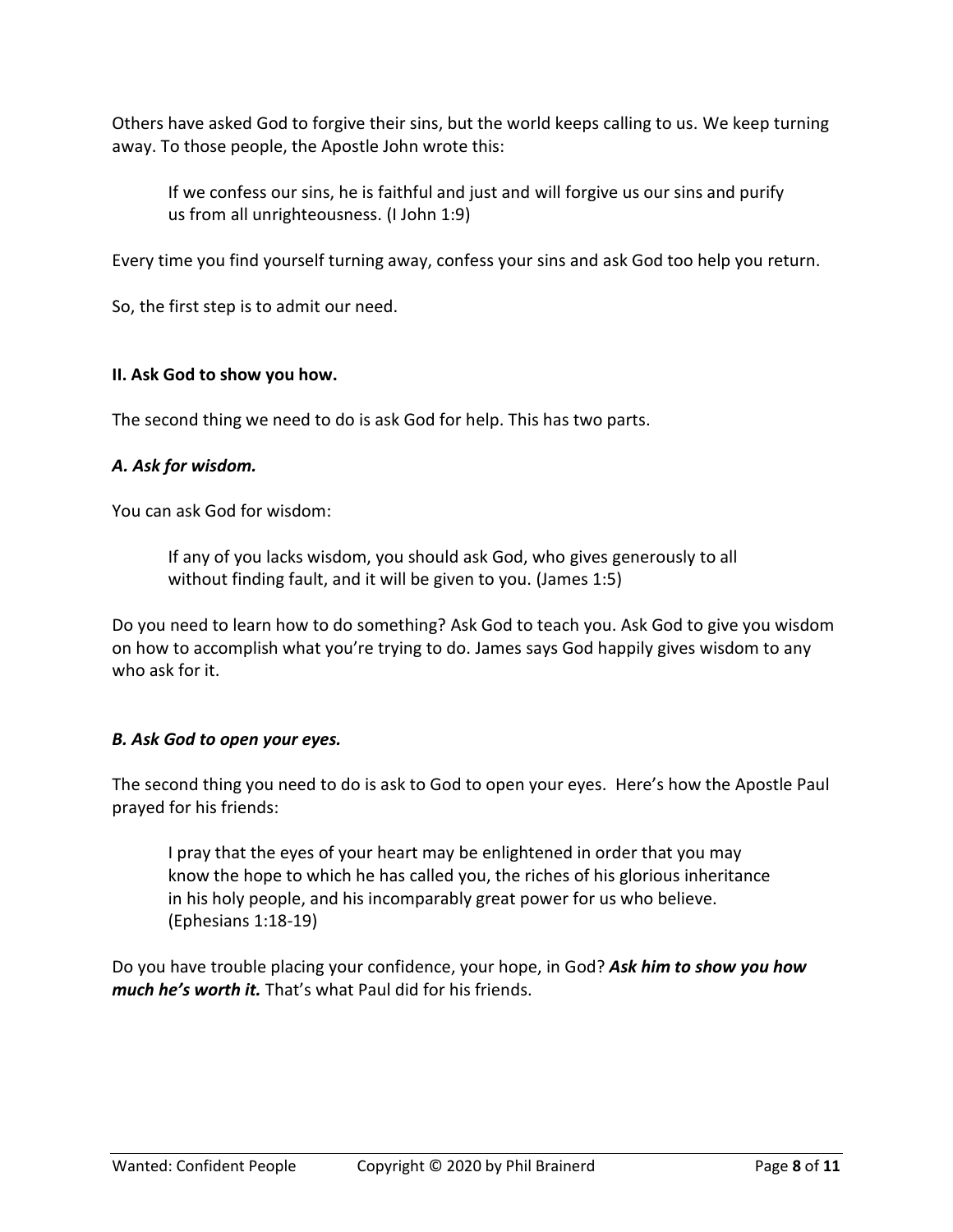## **III. Understand the Path**

Finally, we need to understand the path to hope and confidence. Paul talks about it in the book of Romans.

Therefore, since we have been justified through faith, we have peace with God through our Lord Jesus Christ, 2 through whom we have gained access by faith into this grace in which we now stand. And we boast in the hope of the glory of God. (Romans 5:1-2)

This passage needs a whole sermon. For now, we'll hit the highlights.

Here is someone who has admitted their need before God. God has forgiven them. They have been justified, which is one of the things that happens when God saves us from our sins. This has happened through faith in the work and character of God. It's happened through Jesus Christ. Now, this person can boast in the hope of the glory of God. This person can place their hope and confidence in God. That's the first part of the path.

Here's the second. Earlier, we mentioned that in the world's eyes, confidence is easy - Just go out and purchase a book. We should all be a little suspicious when we hear things like that. In fact, the path can be difficult at times. Let's read more about what Paul tells us here.

3 Not only so, but we also glory in our sufferings, because we know that suffering produces perseverance; 4 perseverance, character; and character, hope. 5 And hope does not put us to shame, because God's love has been poured out into our hearts through the Holy Spirit, who has been given to us. (Romans 5:3-5)

So, part of the path involves suffering. Think about this. If we could make it through life with no help. If it were possible to do everything without God, why would we need to place our confidence, our hope, in him? The world is broken. Without God, the world would crush us sooner or later. However, God, who is the sovereign king of the universe, can use the brokenness to teach us things. He can teach us to trust him - To put our confidence and our hope in him.

For us to learn to stop trusting ourselves, for us to learn to stop trusting in others, sometimes we need to experience the brokenness. So, we lose something. We hurt. Maybe we hurt a lot. Maybe we face a pandemic? Maybe we face a world-wide economic breakdown?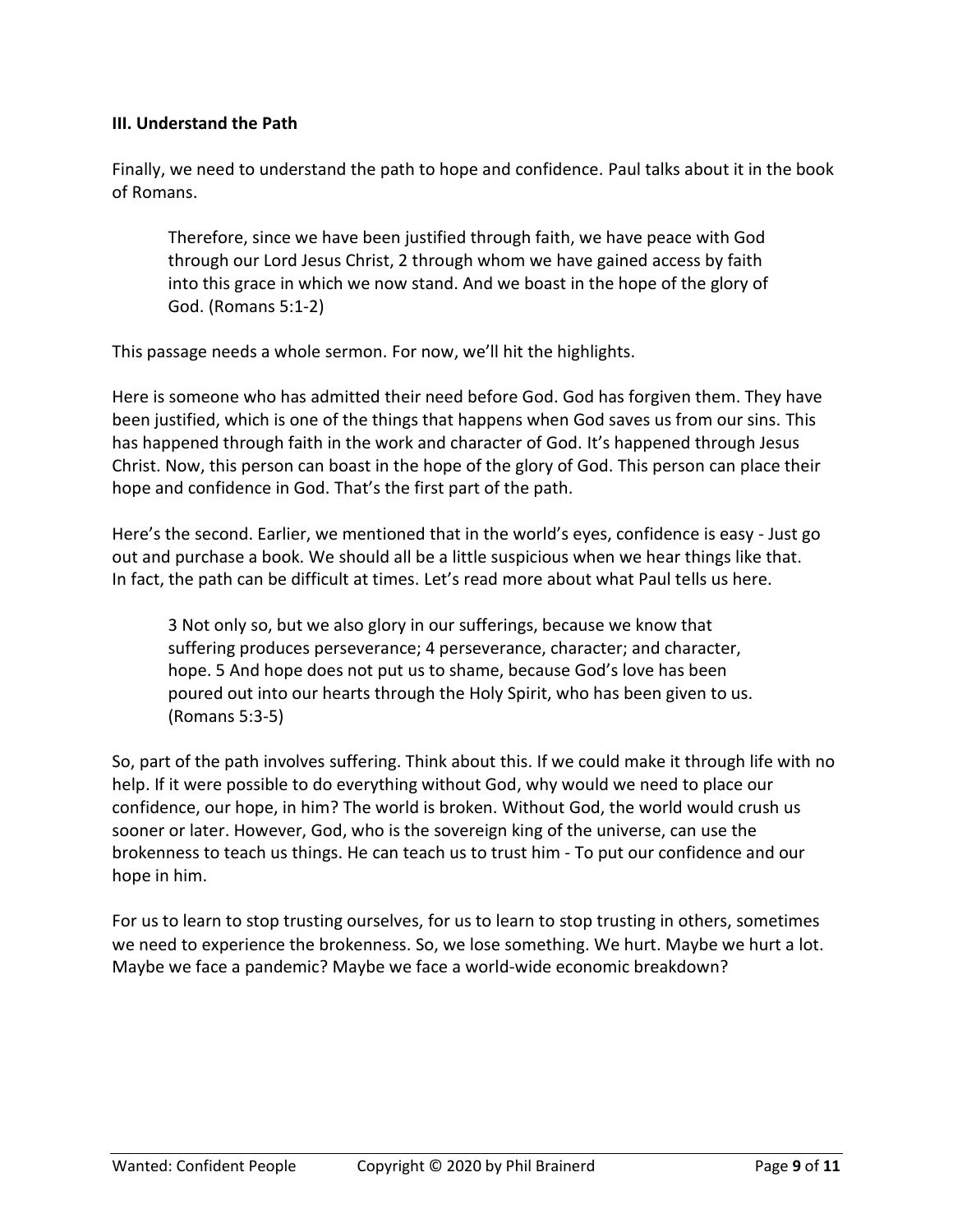At those times, we learn something that the Apostle Peter shared:

6 Humble yourselves, therefore, under God's mighty hand, that he may lift you up in due time. 7 Cast all your anxiety on him because he cares for you. (I Peter 5:6-7)

When the brokenness hits, the Holy Spirit reminds us that God cares for us. He can use suffering to make us grow. He can use our pain to help us become something better.

At those times, we need to remember one of the main reasons Jesus came to the earth. Jesus could have lived comfortably in heaven, but he came to the earth so that he could experience the brokenness along with us. He came so that he could feel our pain. He came so that he could understand.

#### **Conclusion**

Let's pull this all together. Confidence is a valuable quality. However, confidence placed in humans will disappoint sooner or later. Right now, the world is full of people who have been disappointed because they placed their confidence in themselves or other people.

At this time that we look forward to Christmas, we can learn an important path forward. We can learn to put our hope and our confidence in God. He alone with worthy of our trust. He is Powerful, the maker of the heavens and the earth. He is Sovereign; he's in total control. He is Eternal, he was powerful and sovereign in ages past, and he will always be.

At Christmas we learn that a long time ago, a child was born in Bethlehem. He was God visiting the face of the earth. He came to fulfill prophecies, proof that God is all the wonderful things we've discussed.

You can put your confidence in him.

There's a beautiful hymn that captures the things we've been talking about today. Here are the words:

> Be still, my soul: the Lord is on your side; bear patiently the cross of grief or pain; leave to your God to order and provide; in ev'ry change he faithful will remain. Be still, my soul: your best, your heav'nly Friend through thorny ways leads to a joyful end.

(continued on next page)